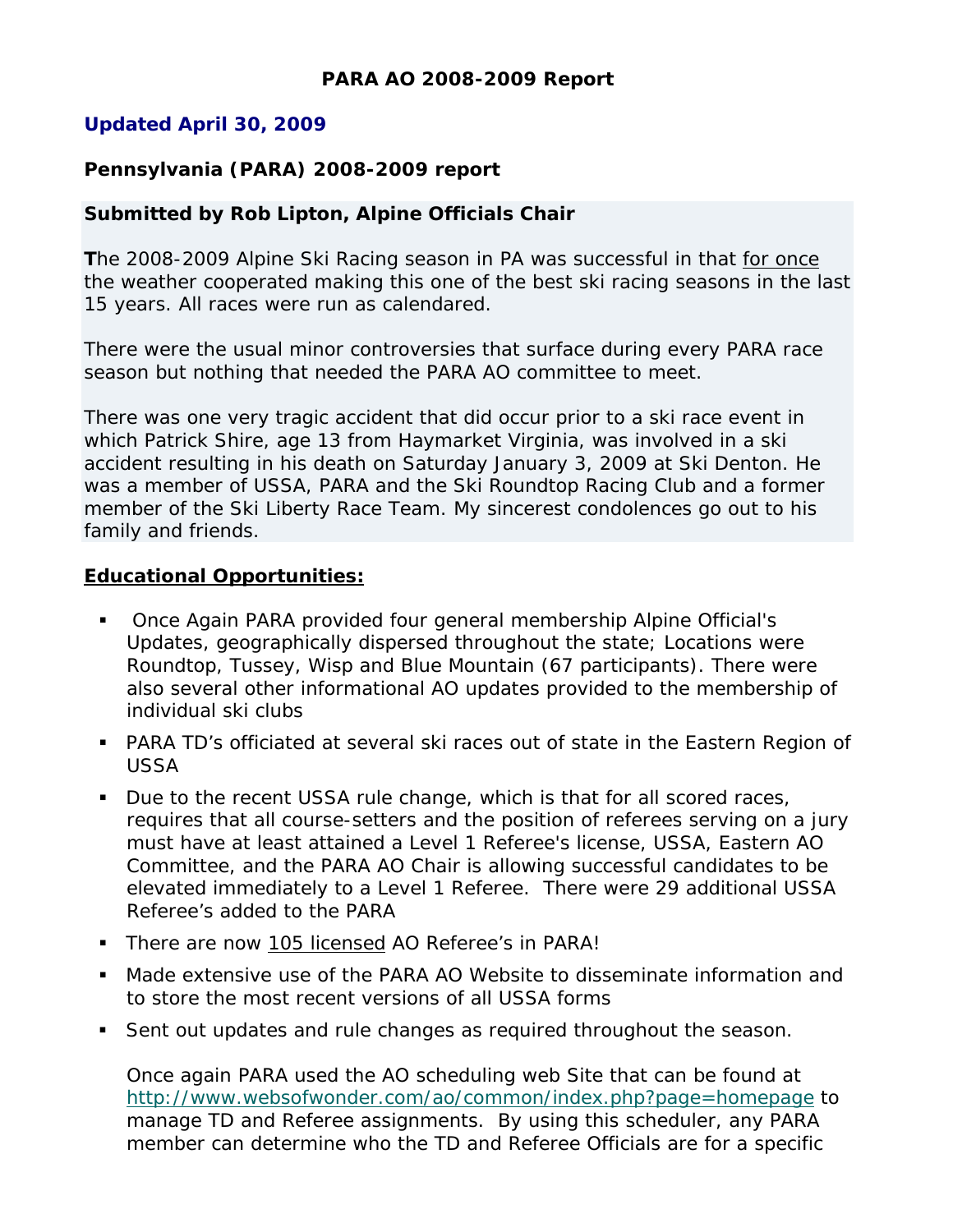race. **For more information about this web-site, please contact Richard Hydren at 978-948-3346** 

#### **Upgrades and Promotions**

- **311 Alpine Officials Registered in PA**
- **115 Were registered in PARA as an AO/ACO**
- **33 Exams Administered (All Passed)**
- **29 Referee**
- **2 Timing & Calculations**
- **1 Chief of Race**
- **1 TD Level 3**

**Seventy One (71) Alpine Officials have been recommended for promotion to level 1 or level 2 for 2008-2009 year (see list at end of report)** 

| <b>Classification</b>               | Number of Requests |
|-------------------------------------|--------------------|
| CC: CHIEF OF COURSE                 | 5                  |
| CO: COMPETITION OFFICIAL            | 21                 |
| CR: CHIEF OF RACE                   | 6                  |
| <b>DM</b> : DATA MANAGEMENT         | 5                  |
| <b>JA</b> : JURY ADVISOR            | 18                 |
| <b>RA</b> : RACE ADMINISTRATOR      |                    |
| RF:REFEREE                          |                    |
| <b>TC</b> : TIMING AND CALCULATIONS |                    |

*For a total of 71 individual requests for upgrades Level 1 and/or Level 2*

## **Level 3 AO Upgrades Requested 2008-2009 (see list at end of report)**

| <b>Classification</b>               | <b>Number of Requests</b> |
|-------------------------------------|---------------------------|
| CC: CHIEF OF COURSE                 |                           |
| <b>CO</b> : COMPETITION OFFICIAL    | $\mathcal{P}$             |
| <b>CR</b> : CHIEF OF RACE           |                           |
| <b>DM: DATA MANAGEMENT</b>          |                           |
| <b>JA: JURY ADVISOR</b>             | $\mathfrak{D}$            |
| <b>RA</b> : RACE ADMINISTRATOR      |                           |
| RF:REFEREE                          |                           |
| <b>TC</b> : TIMING AND CALCULATIONS |                           |
| <b>TD</b> : TECHNICAL DELEGATE      |                           |

*For a total of 9 individual requests for upgrades*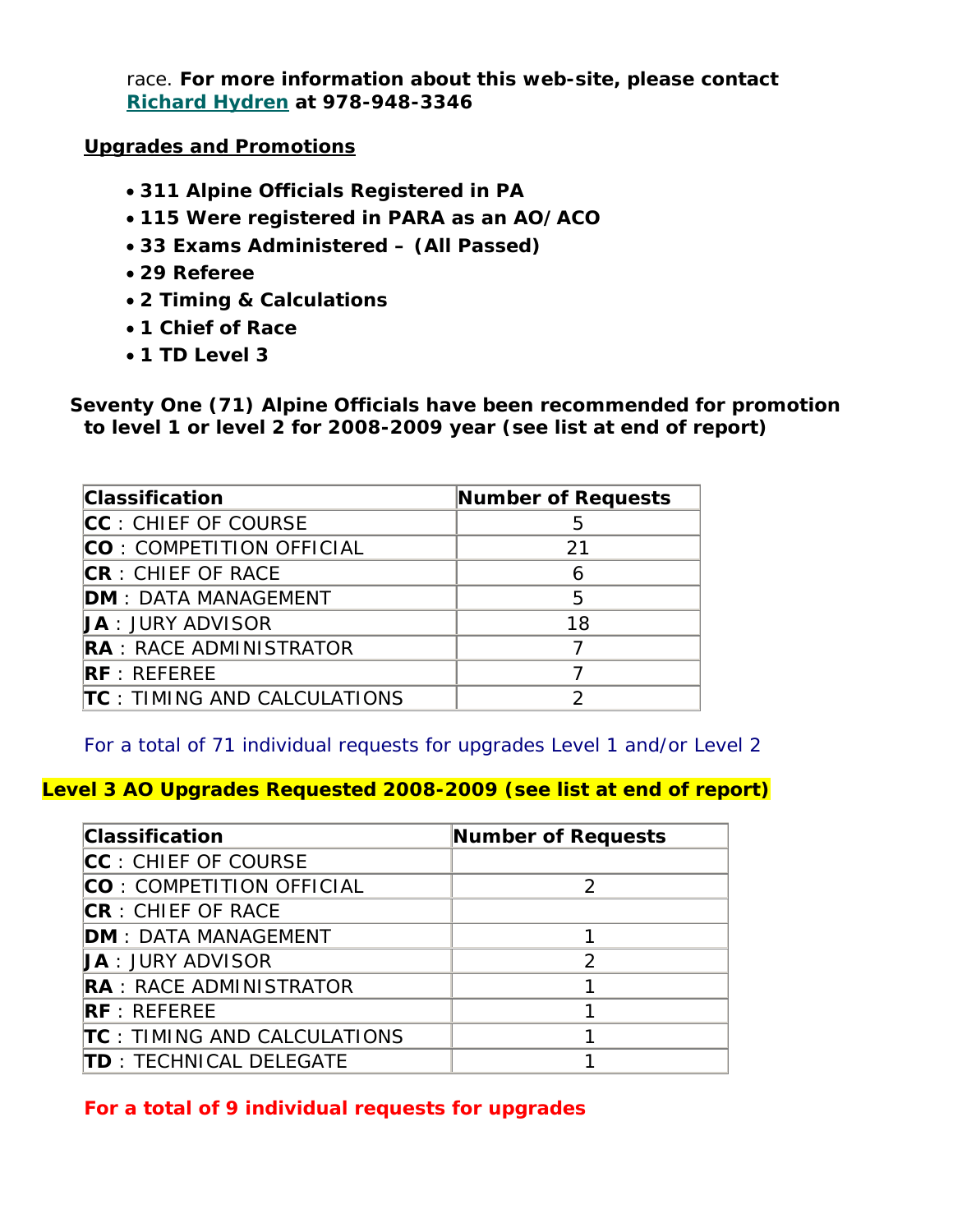# **Ski Racing Statistics:**

# **PARA Calendared Thirty Six (37) J1-J5, Master, Senior, (Men & Women) Races**

| Month & Year  | Number of Races |
|---------------|-----------------|
| December 2008 |                 |
| January 2009  | 17              |
| February 2009 | 17              |
| March 2009    |                 |

- **8 Were scored**
- **24 Were non-scored**
- **5 Were both**

 **PARA has 14 Active Technical Delegates who worked at least on race.** 

| 2 TD's Officiated 4 races |
|---------------------------|
| 3 TD's Officiated 3 races |
| 6 TD's Officiated 2 races |
| 3 TD's Officiated 1 race  |

#### **Respectfully Submitted April 30, 2009**

**Rob Lipton Pennsylvania USSA- Alpine Officials Chairman 21 Deer Park Drive Pottsville, PA 17901 Email: rbl4@psu.edu Home: 570-622-7500 Work: 610-987-8481 Cell 484-256-0614 USSA # 5413679**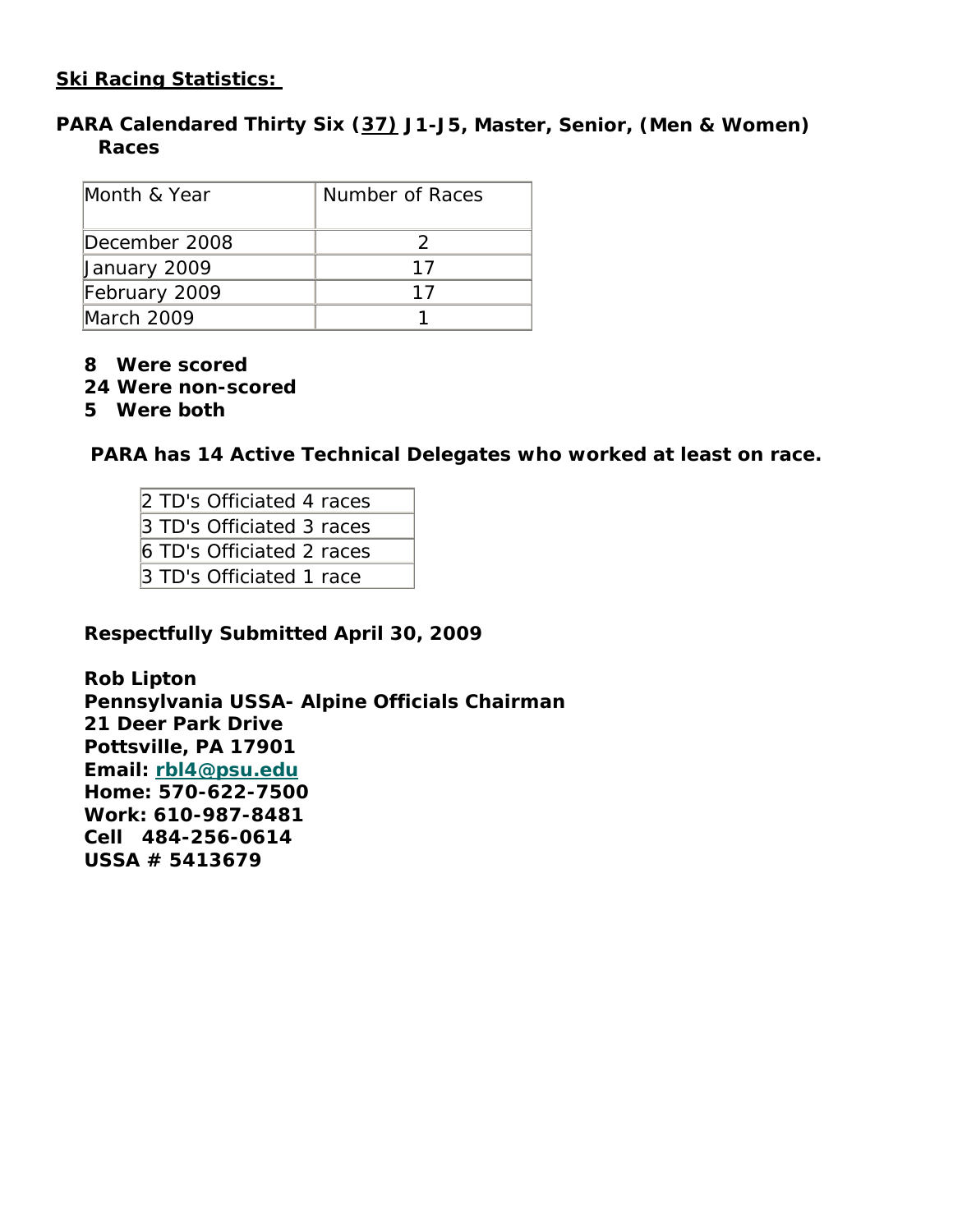**My records indicated that the following PARA Referee's need an update in the 2009- 2010 Season. Failure to update will result in loss of your USSA Referee's AO credential.** *(Please contact me if there is an error in this listing)* 

| <b>USSA ID</b> | <b>First</b>       | Last               |
|----------------|--------------------|--------------------|
| 5104757        | <b>Robb</b>        | <b>Alarcon</b>     |
| 5331293        | <b>Stefan</b>      | <b>Antal</b>       |
| 5758719        | <b>Mark</b>        | <b>Barnoff</b>     |
| 5344064        | Joe                | <b>Bender</b>      |
| 5861745        | Kyle               | <b>Black</b>       |
| 2872380        | <b>Richard</b>     | <b>Cellich</b>     |
| 5589304        | Chad               | <b>Cordell</b>     |
| 4271342        | <b>Charles</b>     | <b>Donnellan</b>   |
| 5120902        | Jonathan           | <b>Downs</b>       |
| 5252523        | <b>Steven</b>      | <b>Fischetti</b>   |
| 5287362        | <b>Francis</b>     | Fox                |
| 6182026        | <b>David</b>       | <b>Giambarresi</b> |
| 5259338        | <b>Steve</b>       | <b>Greenier</b>    |
| 5704226        | <b>Christopher</b> | Graf               |
| 5908280        | T J                | <b>Greenier</b>    |
| 4836706        | <b>Peter</b>       | <b>Hanson</b>      |
| 4556502        | <b>Ronald</b>      | <b>Hawkes</b>      |
| 5340419        | David              | <b>Holzwarth</b>   |
| 5093083        | James              | Joyce              |
| 5789862        | Kenneth            | <b>Karsten</b>     |
| 5613534        | <b>Thomas</b>      | Kennington         |
| 5225321        | lan                | <b>Litmans</b>     |
| 5320346        | <b>Stephen</b>     | Ludwig             |
| 5706932        | <b>Mark</b>        | <b>Milby</b>       |
| 5608708        | Amanda             | <b>Myers</b>       |
| 5329826        | <b>Matthew</b>     | <b>Rescott</b>     |
| 5167176        | Benjamin           | <b>Roth</b>        |
| 4963609        | <b>Chris</b>       | <b>Starner</b>     |
| 6001812        | Anthony            | <b>Sulpizio</b>    |
| 5771746        | <b>Daniel</b>      | Wishard            |
| 6111280        | <b>Mike</b>        | <b>Yost</b>        |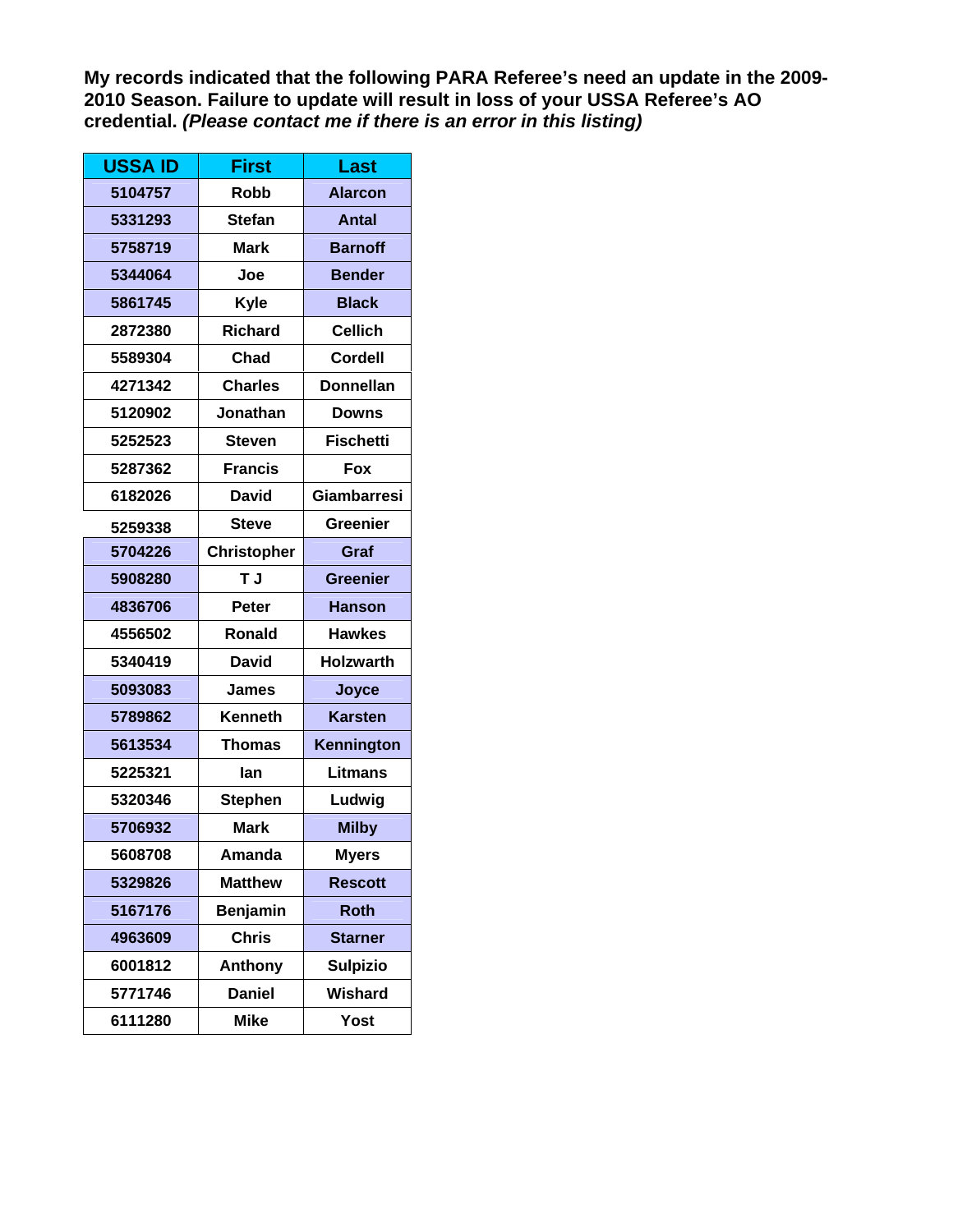|  | PARA Alpine officials 2008-2009 Level 1 and Level 2 Promotions |  |  |  |
|--|----------------------------------------------------------------|--|--|--|
|--|----------------------------------------------------------------|--|--|--|

| <b>USSA ID</b> | <b>First</b>     | Last               | cc                      | $\overline{\mathbf{c}}$ | <b>CR</b>               | <b>DM</b>      | <b>JA</b>               | <b>RA</b>      | <b>RF</b>               | <b>TC</b> | <b>TD</b> |
|----------------|------------------|--------------------|-------------------------|-------------------------|-------------------------|----------------|-------------------------|----------------|-------------------------|-----------|-----------|
| 4569471        | <b>Patrick</b>   | <b>Anderson</b>    |                         | 1                       |                         |                |                         |                |                         |           |           |
| 5941349        | Galen            | <b>Balinski</b>    |                         |                         |                         |                | 1                       |                |                         |           |           |
| 5758719        | <b>Mark</b>      | <b>Barnoff</b>     |                         |                         |                         |                | 1                       |                |                         |           |           |
| 5755210        | <b>David</b>     | <b>Bond</b>        | 1                       |                         | $\overline{\mathbf{2}}$ |                |                         | 1              |                         |           |           |
| 4473518        | <b>Barry</b>     | <b>Brescancine</b> |                         |                         |                         | $\overline{2}$ |                         | $\overline{2}$ |                         |           |           |
| 5802384        | <b>Jack</b>      | <b>Carney</b>      |                         |                         |                         |                |                         |                | 1                       |           |           |
| 5467089        | <b>Ashley</b>    | <b>Connors</b>     |                         | 1                       |                         |                | 1                       |                |                         |           |           |
| 5537972        | <b>Richard</b>   | <b>Critchfield</b> |                         | $\overline{2}$          |                         |                |                         |                |                         |           |           |
| 5131784        | Alan             | <b>Davis</b>       |                         |                         |                         |                | 1                       |                | 1                       |           |           |
| 6062954        | John             | <b>De Carle</b>    |                         | 1                       |                         |                | 1                       |                |                         |           |           |
| 4436721        | <b>Amato</b>     | <b>Depaulo</b>     |                         |                         |                         | 1              |                         |                |                         |           |           |
| 6051148        | <b>Tish</b>      | <b>Derr</b>        |                         |                         |                         |                | 1                       |                |                         |           |           |
| 5578885        | <b>Richard</b>   | <b>Doubledee</b>   |                         |                         |                         |                | $\overline{\mathbf{2}}$ |                |                         |           |           |
| 5120902        | Jonathan         | <b>Downs</b>       |                         |                         |                         |                | 1                       |                | $\overline{2}$          |           |           |
| 5080338        | Ryan             | <b>Dunstan</b>     |                         | 1                       |                         |                | 1                       |                |                         |           |           |
| 5962121        | J William        | <b>Filling</b>     | 1                       |                         | $\overline{\mathbf{2}}$ |                |                         |                | $\overline{\mathbf{2}}$ |           |           |
| 5855465        | Lewis            | <b>Fowler</b>      | 1                       |                         |                         |                |                         |                |                         |           |           |
| 5209762        | <b>Robert</b>    | <b>Freed</b>       |                         |                         | $\overline{\mathbf{2}}$ |                |                         | 1              |                         |           |           |
| 5450200        | Julia            | Glover             |                         |                         |                         | 1              |                         | 1              |                         |           |           |
| 5259338        | <b>Steve</b>     | <b>Greenier</b>    |                         |                         | 1                       |                |                         |                |                         |           |           |
| 5862339        | <b>Danny</b>     | Griffin            |                         | 1                       |                         |                |                         |                |                         |           |           |
| 5000161        | <b>Barry</b>     | Hahn               |                         |                         |                         |                |                         |                | $\overline{2}$          |           |           |
| 1619980        | <b>Stephen</b>   | <b>Hardy</b>       |                         | $\overline{\mathbf{2}}$ |                         |                |                         |                |                         |           |           |
| 5123922        | <b>Taylor</b>    | <b>Harrison</b>    |                         | 1                       |                         |                |                         |                |                         |           |           |
| 5412150        | <b>Jennifer</b>  | <b>Hendriks</b>    |                         |                         |                         |                | 1                       |                |                         |           |           |
| 5788997        | <b>Matthew</b>   | <b>Kenney</b>      |                         | 1                       |                         |                |                         |                |                         |           |           |
| 5749452        | <b>Steve</b>     | <b>Kowalchuk</b>   |                         |                         |                         |                | 1                       |                |                         |           |           |
| 4781340        | <b>Timothy</b>   | <b>Kunkel</b>      |                         | $\overline{\mathbf{2}}$ |                         |                | 1                       |                |                         |           |           |
| 5225321        | lan              | <b>Litmans</b>     |                         |                         |                         | 1              | $\overline{\mathbf{2}}$ | 1              |                         |           |           |
| 6250400        | <b>Timothy</b>   | <b>McKinney</b>    | 1                       | 1                       |                         |                |                         |                |                         |           |           |
| 4998977        | Geoffrey         | <b>Miller</b>      |                         | 1                       |                         |                |                         |                |                         |           |           |
| 4622999        | <b>Carrieann</b> | <b>Molnar</b>      |                         |                         | 1                       |                |                         |                |                         |           |           |
| 5365564        | Jay              | <b>Moyer</b>       |                         |                         |                         |                | 1                       |                |                         |           |           |
| 5242029        | <b>Kelsey</b>    | <b>Newell</b>      |                         |                         |                         |                |                         |                | $\overline{\mathbf{2}}$ |           |           |
| 5688692        | <b>Richard</b>   | Ready              |                         |                         |                         |                | 1                       |                |                         |           |           |
| 5329826        | <b>Matthew</b>   | <b>Rescott</b>     |                         |                         |                         |                | 1                       |                |                         |           |           |
| 5943196        | <b>Preston</b>   | <b>Rutledge</b>    |                         |                         |                         |                | $\overline{\mathbf{2}}$ |                |                         |           |           |
| 5168166        | Curt             | <b>Schramm</b>     |                         |                         |                         |                | 1                       |                | $\overline{2}$          |           |           |
| 6230627        | Tom              | <b>Spitz</b>       |                         | $\overline{\mathbf{2}}$ |                         |                |                         |                |                         |           |           |
| 6255538        | <b>Sandra</b>    | <b>Stefanic</b>    |                         | 1                       |                         |                |                         |                |                         | 1         |           |
| 6228334        | Dana             | <b>Tulis</b>       |                         | 1                       |                         |                |                         |                |                         | 1         |           |
| 6255442        | Jari             | <b>Tuomala</b>     |                         | 1                       |                         | 1              |                         |                |                         |           |           |
| 6106884        | Peter            | <b>Turko</b>       |                         | $\overline{2}$          |                         |                |                         |                |                         |           |           |
| 6030118        | <b>Vaclav</b>    | <b>Vicek</b>       |                         | 1                       |                         |                |                         |                |                         |           |           |
| 5203971        | <b>Jeffrey</b>   | Wakeen             |                         |                         |                         |                |                         |                |                         |           |           |
| 5531660        | <b>Patrick</b>   | Wende              |                         | 1                       |                         |                |                         |                |                         |           |           |
| 5940747        | <b>Bruce</b>     | Wickersham         |                         |                         |                         |                |                         | 1              |                         |           |           |
| 5377619        | <b>Fred</b>      | Wright             |                         | 1                       |                         |                |                         |                |                         |           |           |
| 2714392        | <b>Kurt</b>      | <b>Zwally</b>      | $\overline{\mathbf{2}}$ |                         | 1                       |                |                         | $\overline{2}$ |                         |           |           |